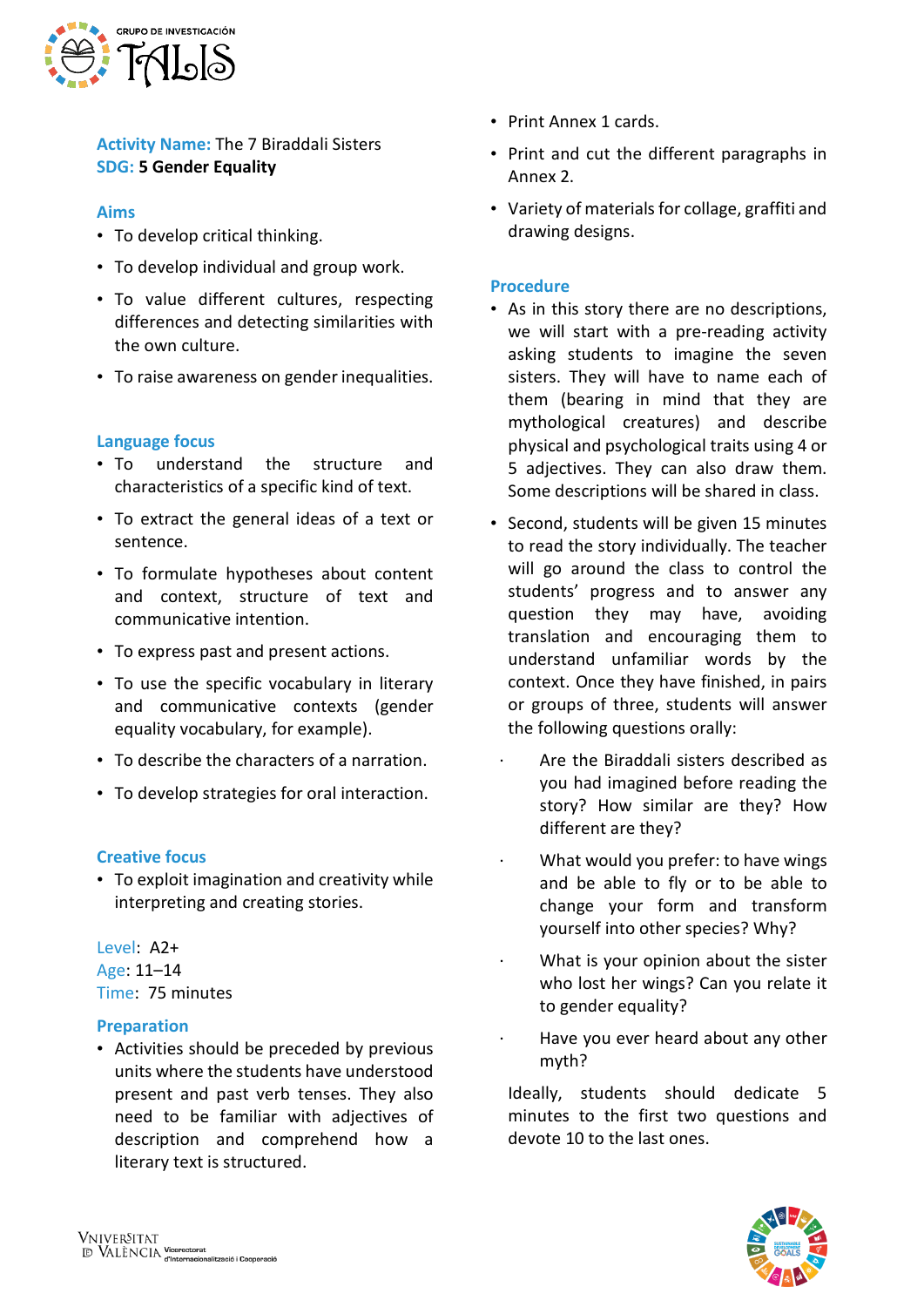

- In a post-reading and dynamic activity, students will be given 18 cards (Annex 1) divided into three colours; green being 'subjects', yellow being 'verbs' and blue 'complements'. They will work in groups of four people. They will place the cards on the table and match them (green-yellowblue) to make sentences summarising the story. They have 3 minutes to build as many sentences as possible. When time is up, the group with more correct sentences will win.
- In a final project, the text is divided into 10 excerpts (Annex 2). Students will be divided into 10 groups randomly. The teacher will assign one excerpt to each group. Students will creatively transform

### **Additional resources**

the written text and illustrate it in a visual way (graffiti, collage…) trying to be creative and keeping the plot in mind. All the groups will present their work and put it into a final mural on gender equality that can be hung in the classroom.

### **Follow-up**

• Parallel to autonomous learning activities, students will be also encouraged to take an active and participative role in the class, producing as much output as possible and relating contents to their environment. Discussion and extrapolations to their daily lives in terms of gender equality will be the centre of each activity, where speaking skills for formulating hypotheses and describing are to be assessed.

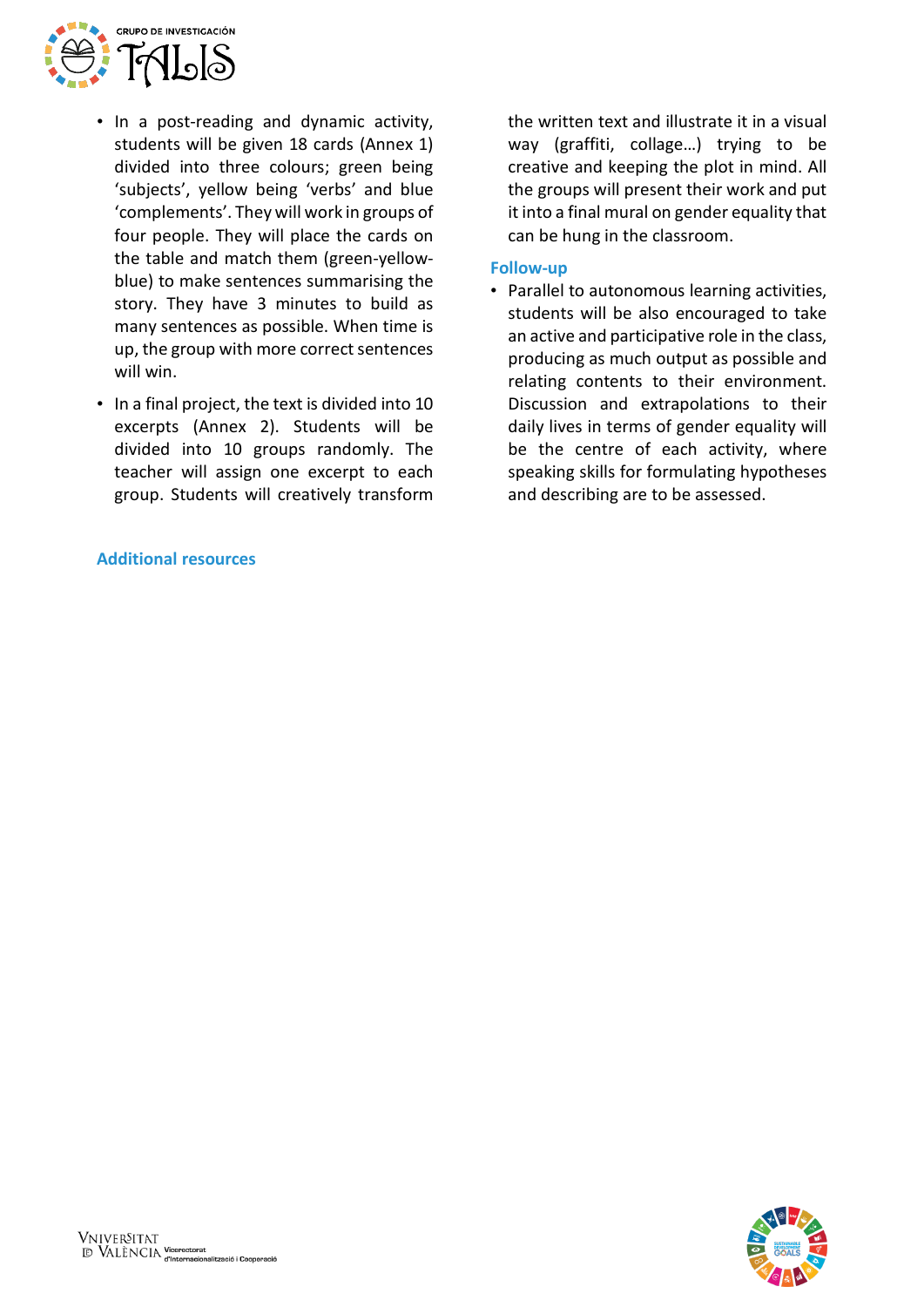# The 7 Biraddali Sisters

# P R E - R E A D I N G

# Do you know what a Biraddali is?

A Biraddali is usually translated as «angel» or «skymaiden». They are female winged beings who sometimes use a rainbow bridge to visit earth from their home in the sky.

1. The story is about 7 Biraddali sisters. As there is no description forthem, you need to describe all of them as you think they are. Provide a physical and psychological description, using 4 or 5 adjectives, you can even draw them. Also give them a mythological name. Then, share it with your partners.

### **BIRADDALI 1: BIRADDALI 2: BIRADDALI 3: BIRADDALI 4:**

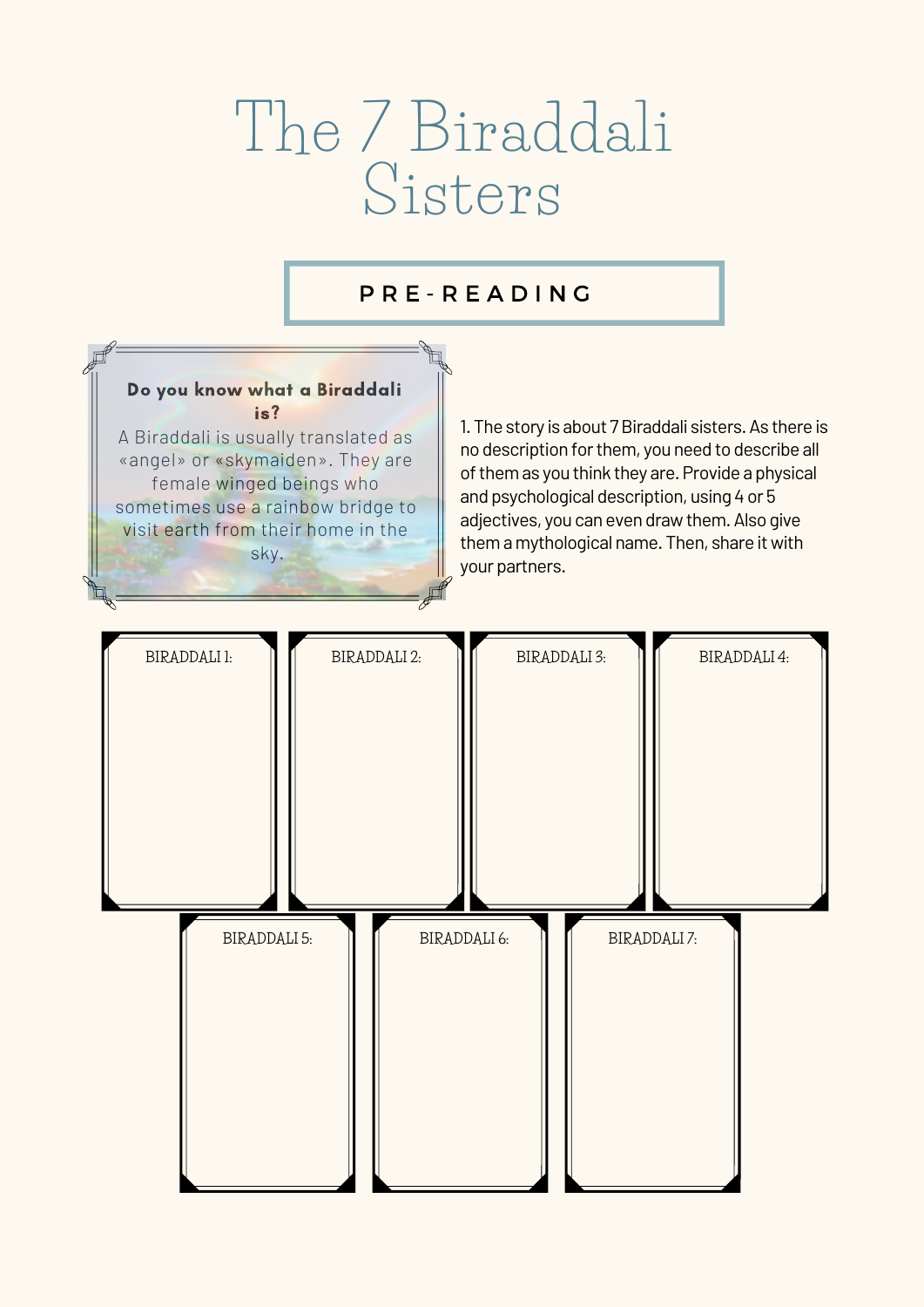- Everyone thinks the biraddali are myths on earth, we're just too careful to let ourselves be seen. Except for one occasion, one time when one of us let our guard down. You see, us seven sisters take the rainbow down to earth to remove our silver wings and relax and bathe in the fresh mountain springs. 1.
- One day, a human saw our wings on the ground and threatened to make us his wives. We eldest six sisters were wise enough to keep our wings close and when he got close, we put on our wings and flew back to the heavens. But the youngest sister kept her wings further away and the man stole them from her. 2.
- A biraddali will not back down. The youngest sister changed into a snake at first, slithering away, but the man was a hunter and trapped the snake in a cage. 3.
- The youngest then changed into a scorpion and hid amongst the forest floor, but the man ' s vision was great, so he saw her scuttling away. 4.
- The youngest then changed into a centipede, going up the tree branches to escape his advances, but the man was quick, he stopped the centipede at a branch. Finally, the youngest had no choice, without her wings the biraddali' s power was fading. 5.
- The youngest acquiesced to being the man ' s wife, and she stayed with him, waiting for the day she could get her silver wings and fly back on the rainbow towards the heavens. We elder sisters would not let the youngest remain on earth with the man. 6.
- We did not want to risk getting captured by the man themselves, and each one of us was scared of getting our wings clipped, so we carried our whispers on the winds, hoping that one would reach our trapped sister. 7.
- We whispered of the forest and of the trees, telling her that the man buried her silver wings under a tree beside the river. We whispered of freedom and hope. We whispered that we missed her. 8.
- And one day, we were heard. The youngest sister escaped the man ' s house while he was away and dashed towards the forest. Never had there been a swifter biraddali, and never had any angel knew what freedom had meant. 9.
- Everyone will think the biraddali are myths, for we know the cruelty that man can possess. Our wings will never be taken from us. Never again will one of us know the fear of being shackled to the earth. Never again will the rest know the misery of knowing that we are not complete. We will remain alive in the myths of men and in the beauty of the rainbow. For now, and forever. 10.

# R E A D I N G

2. Read the following story about the Biraddali sisters from Philippines and answer the questions.